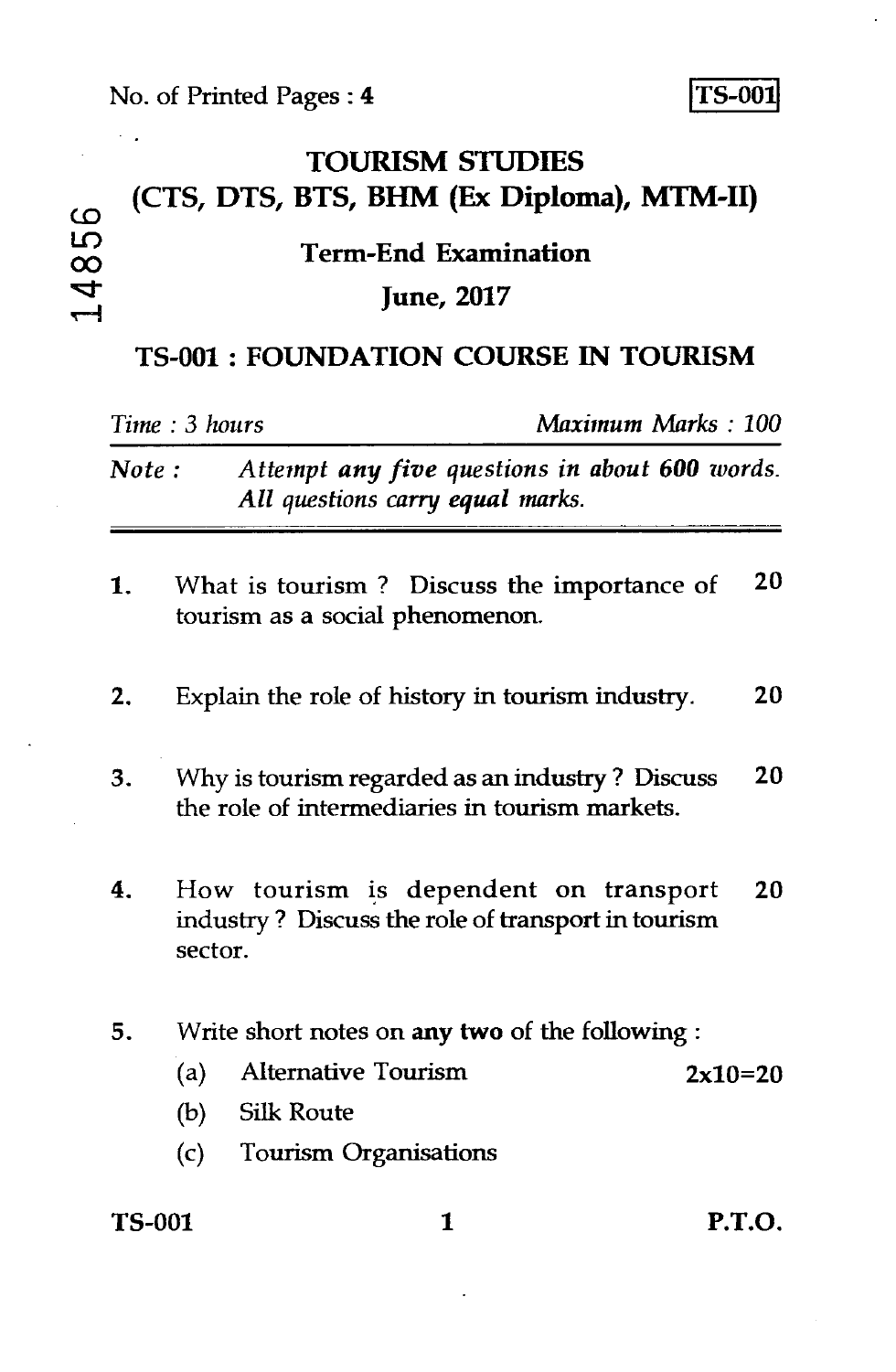- 6. Define a Travel Agency. Discuss the Facilitation 20 Service offered by the travel agency.
- 7. What do you understand by market research ? 20 Differentiate between quantitative and qualitative studies of market research.
- 8. What do you understand by writing for 20 tourism ? Discuss in brief the categories of tourism writing.
- 9. Write short notes on any two of the followings :
	- (a) Functions of Local Bodies  $2x10=20$
	- (b) Multiplier Effect in tourism
	- (c) Political implication of tourism
- 10. Discuss the impact of tourism on environment and 20 ecology.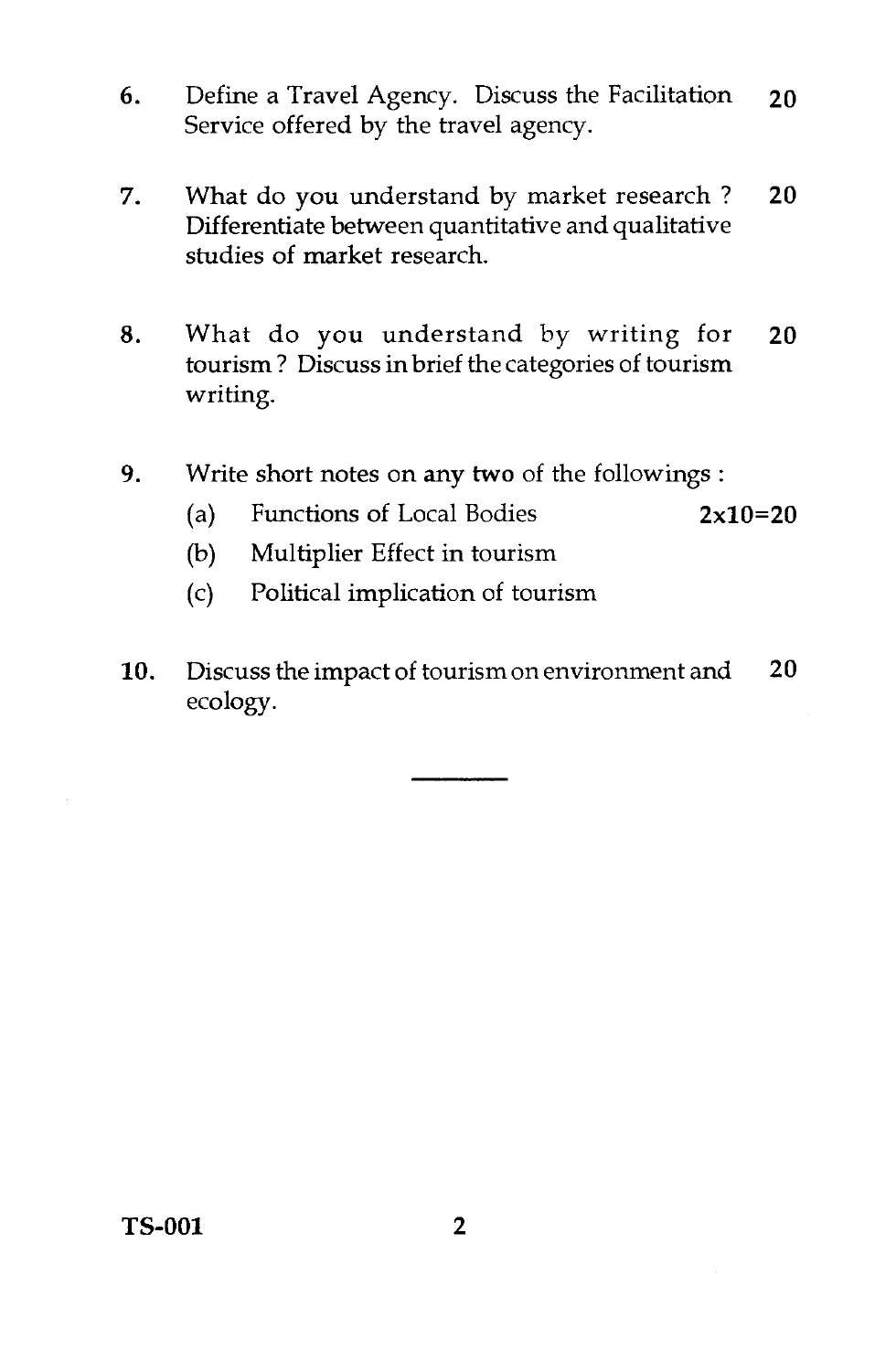## पर्यटन अध्ययन (सी.टी.एस., डी.टी.एस., बी.टी.एस., बी.एच.एम. (एक्स डिप्लोमा), एम.टी.एम.-II) सत्रांत परीक्षा जून, 2017

## टी.एस.-001: पर्यटन में आधार पाठ्यक्रम

समय : 3 घंटे

अधिकतम अंक : 100

- नोट : किन्हीं पाँच प्रश्नों के उत्तर दीजिए। उत्तर लगभग 600 शब्दों में होने चाहिए। **सभी प्र**श्नों के अंक **समान** हैं।
- पर्यटन क्या है? सामाजिक परिघटना के रूप में पर्यटन के  $\mathbf{1}$ .  $20$ महत्त्व पर प्रकाश डालिए।
- पर्यटन उद्योग में 'इतिहास' की भूमिका की व्याख्या कीजिए।  $2.$ 20
- पर्यटन को उद्योग क्यों माना जाता है? पर्यटन बाज़ार (मार्केट) 3.  $20$ में मध्यस्थों/मध्यवर्तियों की भूमिका पर चर्चा कीजिए।
- पर्यटन परिवहन उद्योग पर किस प्रकार आश्रित है ? पर्यटन क्षेत्र 4. 20 में परिवहन की भूमिका पर विचार कीजिए।

**TS-001** 

3

P.T.O.